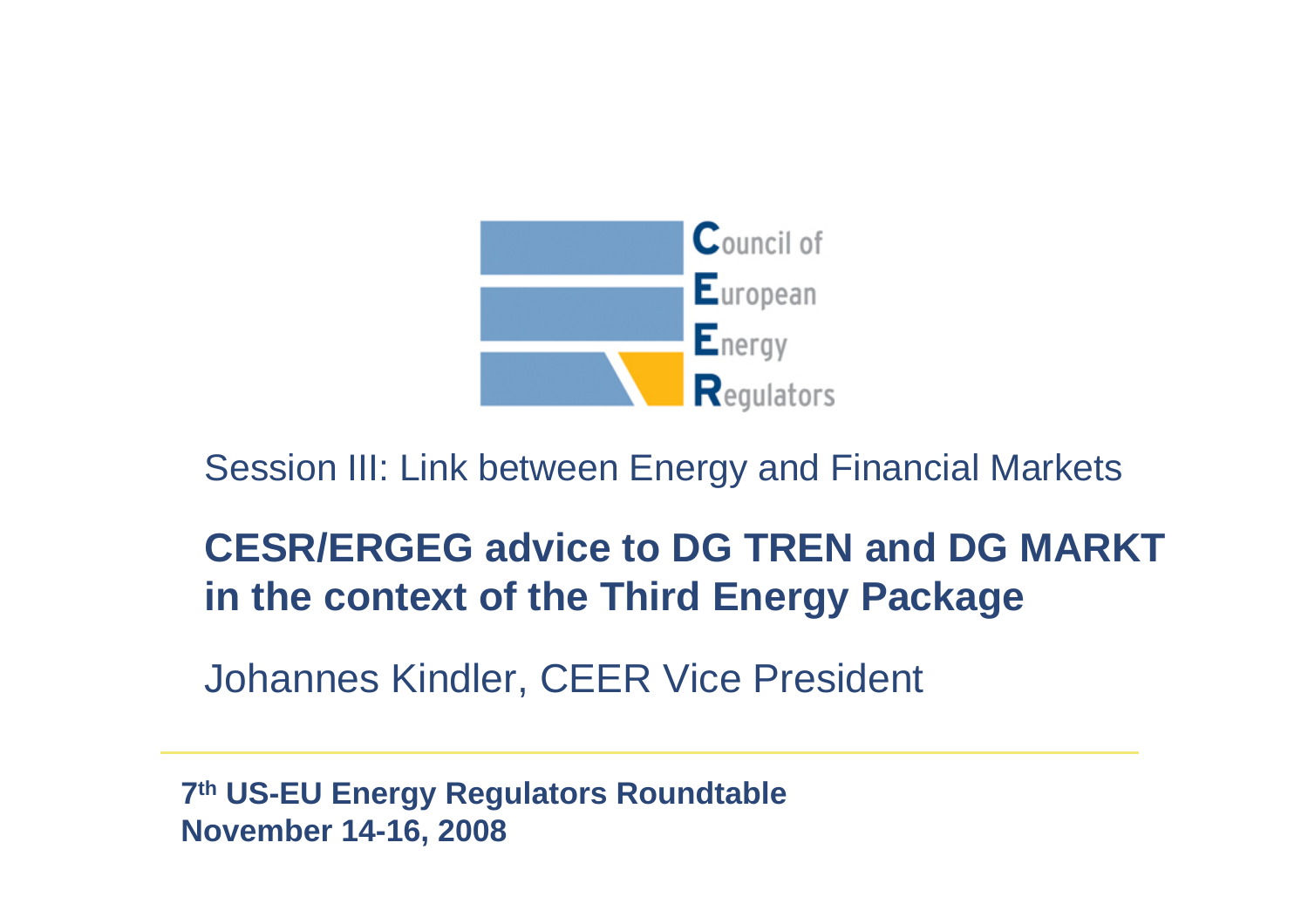

### **Energy trading has increased significantly in recent years within the European energy market**

- $\bullet$  in particular as regards electricity trading (Continental Europe: +45 % trade at exchanges and OTC 2007-2003),
- $\bullet$ but also trading of gas has evolved over time ("emerging market")

### **…and is of increasing importance as it raises predictability and stability of prices due to hedging opportunities (financial/physical).**

#### **Even though only a moderate portion of electricity trading is executed over power exchanges**

- $\bullet$  exchanges constitute economically important price signals to other segments of energy markets,
- $\bullet$ and prices have strong impact on **OTC** and **energy derivatives** pricing;
- $\bullet$ the situation is **similar to oil markets.**

#### **In order to facilitate fair and orderly trading and to enhance confidence in market integrity, adequate supervision and regulatory oversight is essential.**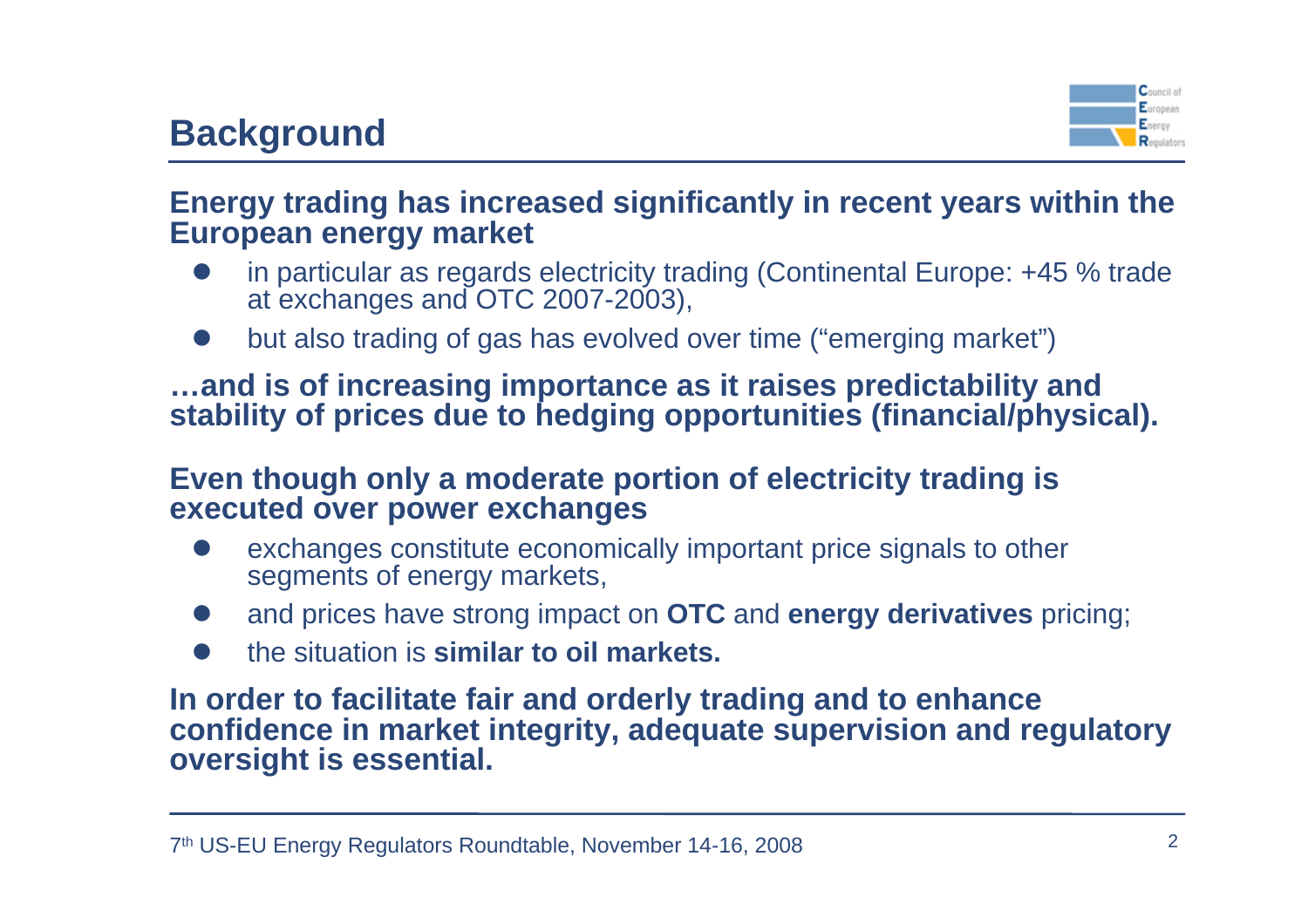

## **Traded Volumes in Europe 2006 – Electricity**

|                    |            | Trade* Change (%) Trade/ |                         |
|--------------------|------------|--------------------------|-------------------------|
|                    | <b>TWh</b> |                          | 2005 - 2006 Consumption |
| Germany            | 4.227      | 17%                      | 7,5                     |
| <b>Nordic</b>      | 2.446      | $1\%$                    | 6,3                     |
| <b>UK</b>          | 656        | 4%                       | 1,8                     |
| <b>Netherlands</b> | 526        | $1\%$                    | 4,6                     |
| <b>France</b>      | 489        | 13%                      | 1,0                     |
| <b>Italy</b>       | 209        | 0%                       | 0,6                     |
| Spain              | 136        | $-47%$                   | 0,5                     |
| <b>Total</b>       | 8.709      | 7%                       | 3,5                     |

**Electricity trading volume in Europe increased significantly in absolute terms.**

**Trading represents about three times total electricity consumption in Europe.**

Source: E.ON Sales & Trading



<sup>\*</sup> OTC trading and trading at exchanges.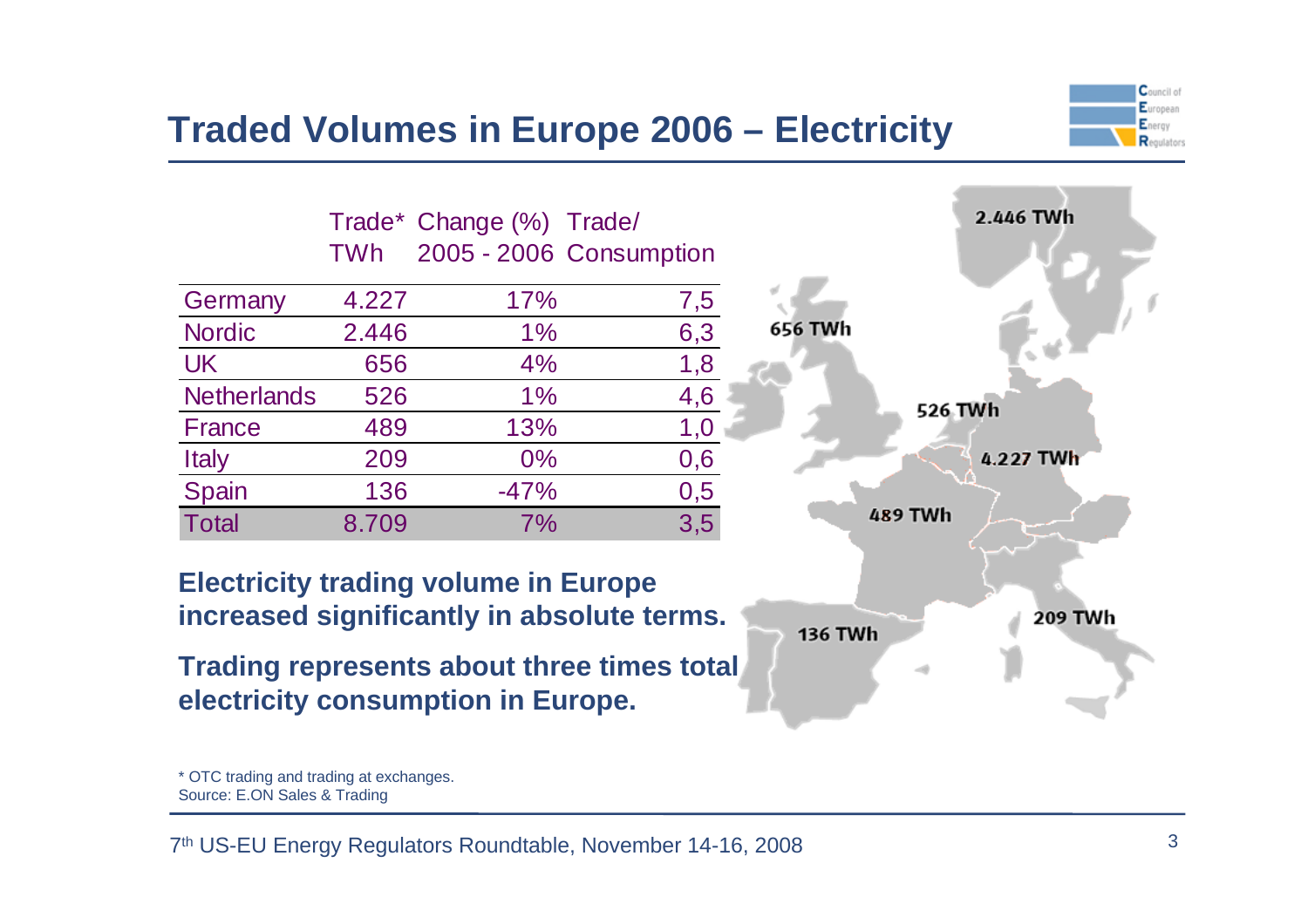## **Traded Volumes in Europe 2007 – Gas (1)**



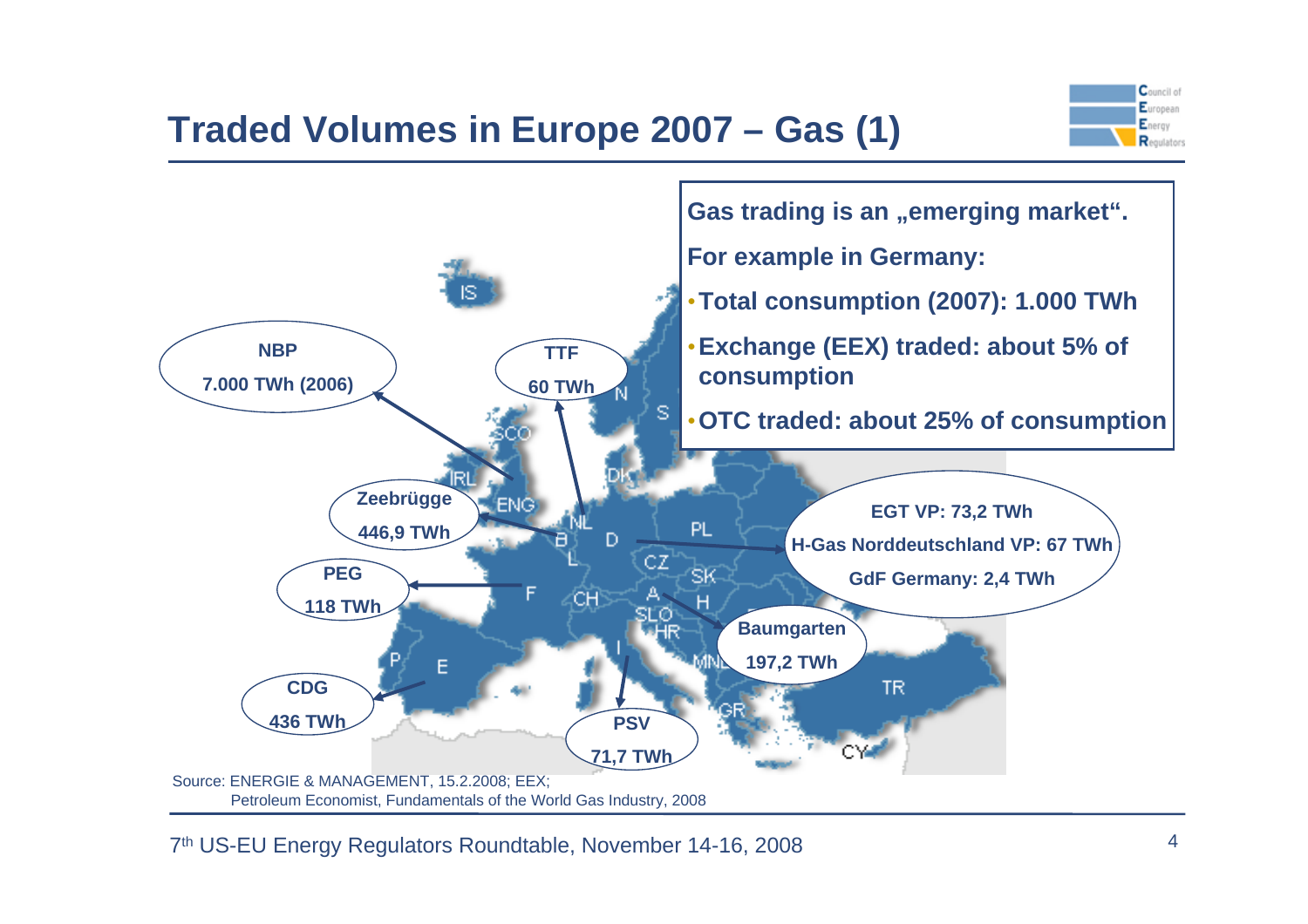



Source: EEX; EGT; Gasunie Deutschland

7th US-EU Energy Regulators Roundtable, November 14-16, 2008 5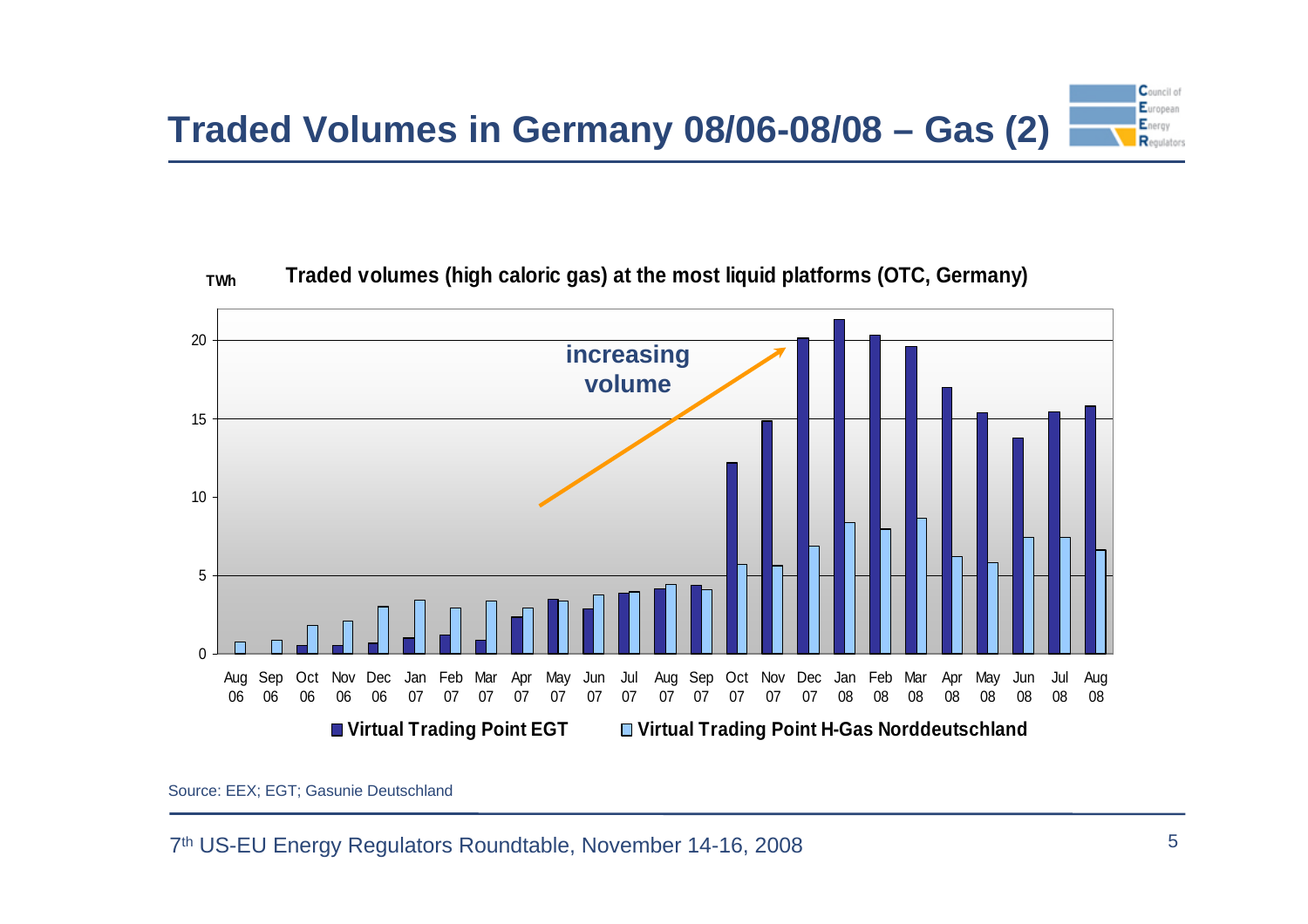#### Furnness **Background to joint mandate to CESR and ERGEG**

## **Joint mandate to CESR and ERGEG issued by the Commission on 21st December 2007**

- $\bullet$  Technical advice pursuant to Articles 22f and 24f respectively in the two proposals for Directives amending Directive 2003/54/EC and 2003/55/EC (Third Energy Package)
- $\bullet$  **The Question: Are the requirements within financial regulations sufficient to address market integrity in electricity and gas markets properly?**

## **Main issues**

- $\bullet$ Fact finding
- $\bullet$ Market abuse
- $\bullet$ Record keeping
- $\bullet$ Trade transparency
- $\bullet$ Exchange of information

advice delivered

consultation paper published (consultation until 24<sup>th</sup> November)  $C$ ouncil of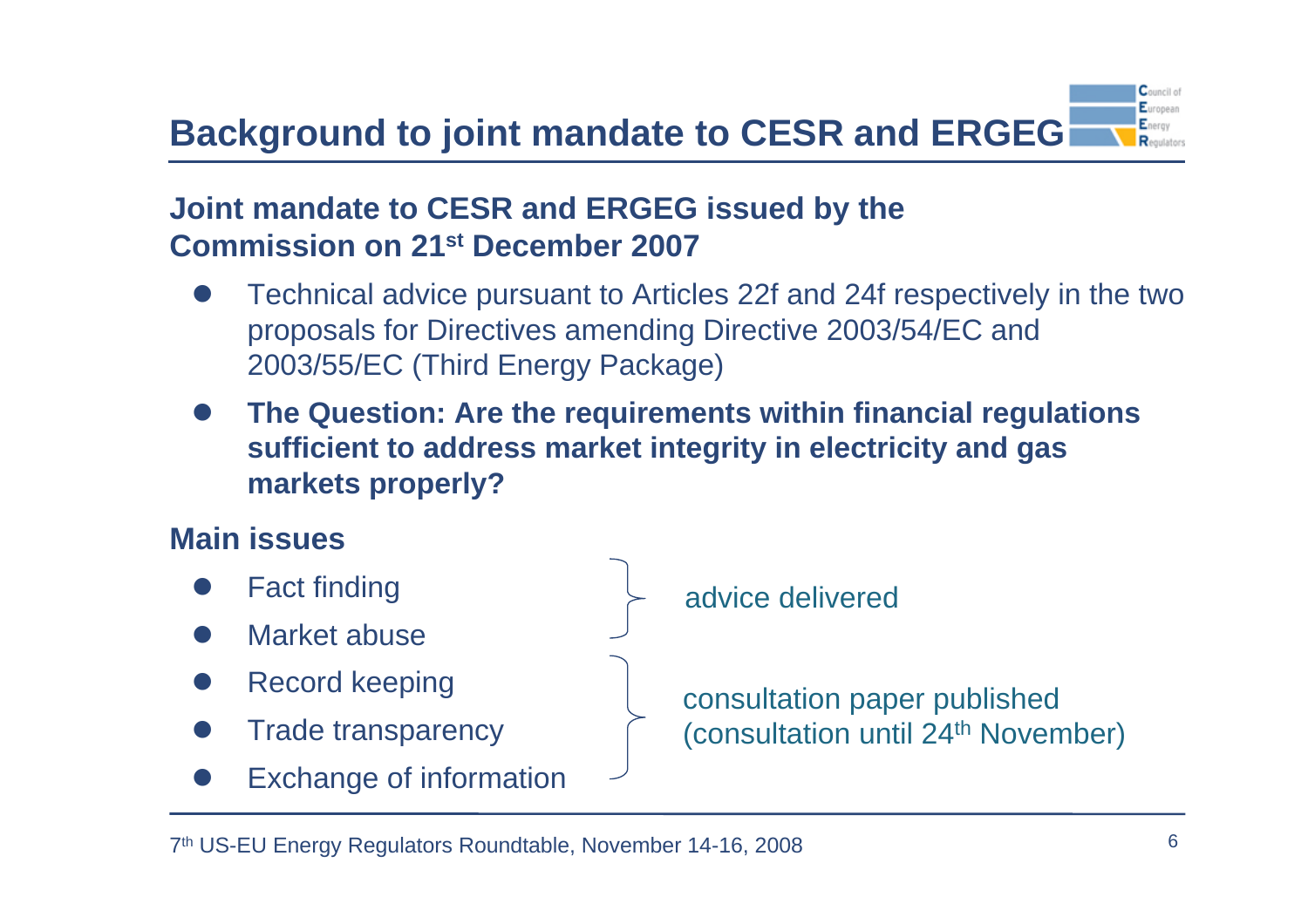

# **Recommendations of CESR/ERGEG**

- $\bullet$  CESR and ERGEG propose a **basic, tailor-made market abuse framework in the energy sector legislation for all electricity and gas products not covered by MAD** (Market Abuse Directive).
	- $\triangleright$  The current financial regulations are not sufficient to properly address market integrity in the energy markets.
	- $\triangleright$  Energy trading is only partly covered by MAD.
- **CESR and ERGEG propose disclosure obligations comparable to Article 6 MAD** in the energy sector regulations.
- **•** Other related markets (e.g. oil, coal and CO2 emissions) **have to be considered** as prices of these commodities **directly and indirectly impact** on the **electricity and gas prices.**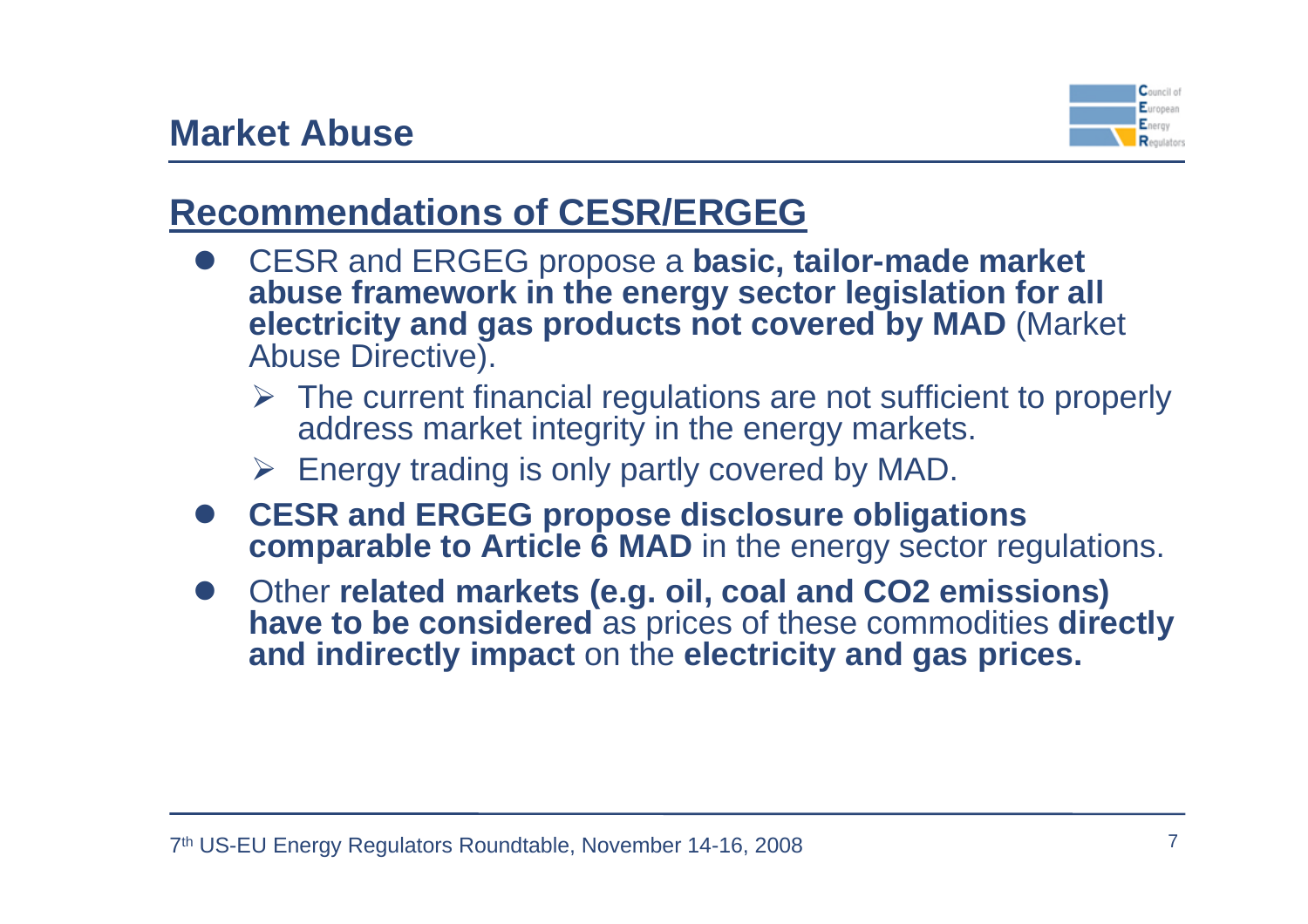## **Record-Keeping**



# **Main issues**

- $\bullet$  Record keeping requirements for supply undertakings in Art. 22f/24f respectively in the proposals for Directives amending Directive 2003/54/EC and 2003/55/EC
- $\bullet$ **Clear distinction**: Record-keeping vs. transaction reporting
- $\bullet$  **Provisional proposals of CESR/ERGEG**
	- ¾ **Requirements for all** persons which conduct physical trade (spot contracts and physically settled derivatives transactions), i.e.
		- o**non-investment firms**: all supply contracts and derivatives
		- o**investment firms**: only supply contracts not covered by MiFID
	- ¾ **Requirements similar to MiFID**; additional content where necessary
	- ¾**Electronic format** (costs to be carefully inquired)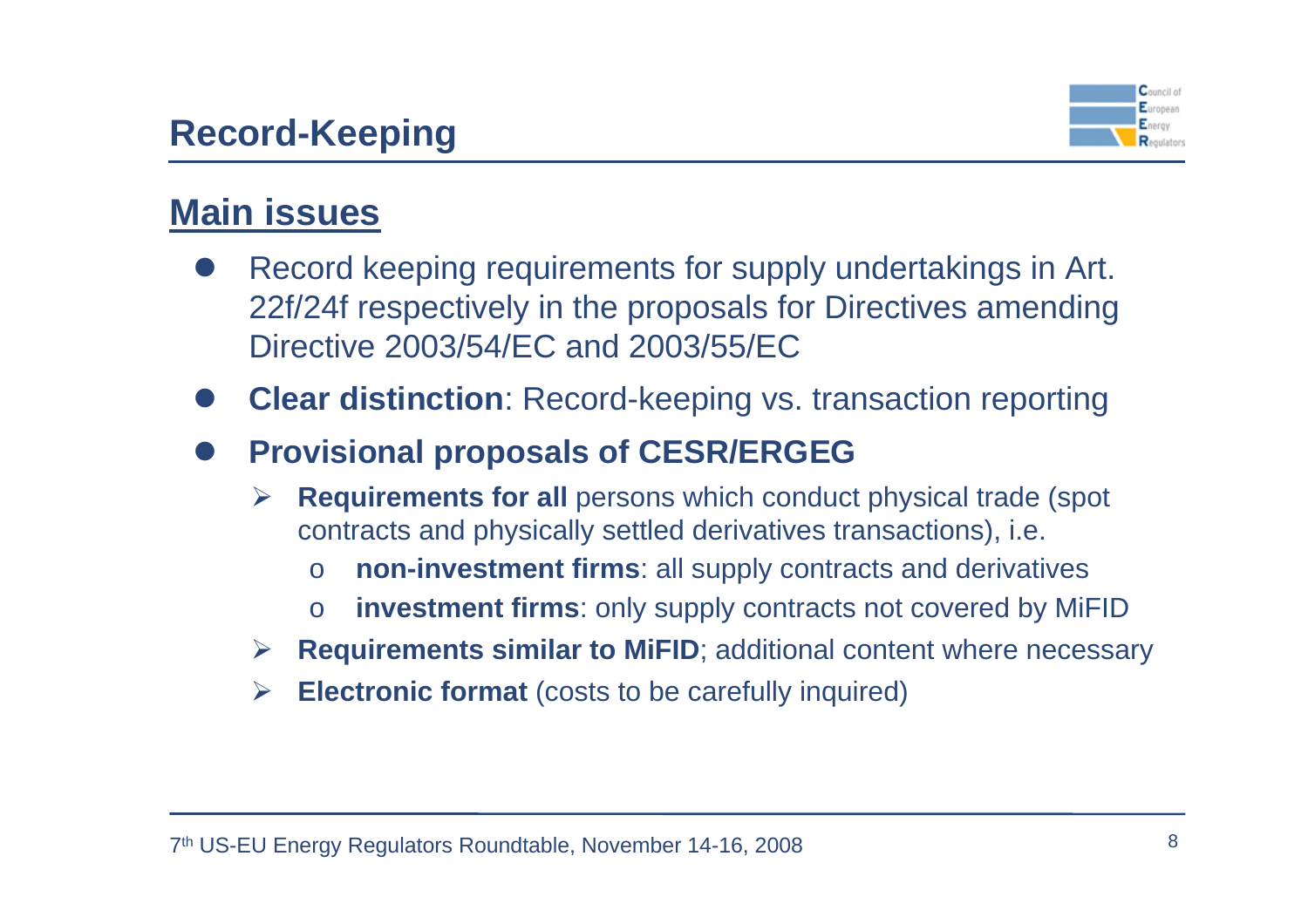# **Transparency (1)**



# **Aggregate trading data**

- $\bullet$  Basis: para. 3 of Art. 22f/24f of the proposals for amending Directive 2003/54/EC and 2003/55/EC (Third Energy Package)
- $\bullet$  ERGEG is in favour of a **European harmonized framework** for aggregate transparency of transactions and proposes that
	- ¾ each national regulatory authority (**NRA**) **assesses** whether the level of **transparency** is sufficient in its Member State, and
	- ¾ if the transparency level is considered **not sufficient**, the **NRA** should **publish missing data**.
- $\bullet$  ERGEG favours publication **of data on all products** including those covered by MiFID  $\Rightarrow$  Backing by Art. 22f/24f open issue
- $\bullet$  Market participants' **comments** on the different options regarding content/frequency of the publication **requested**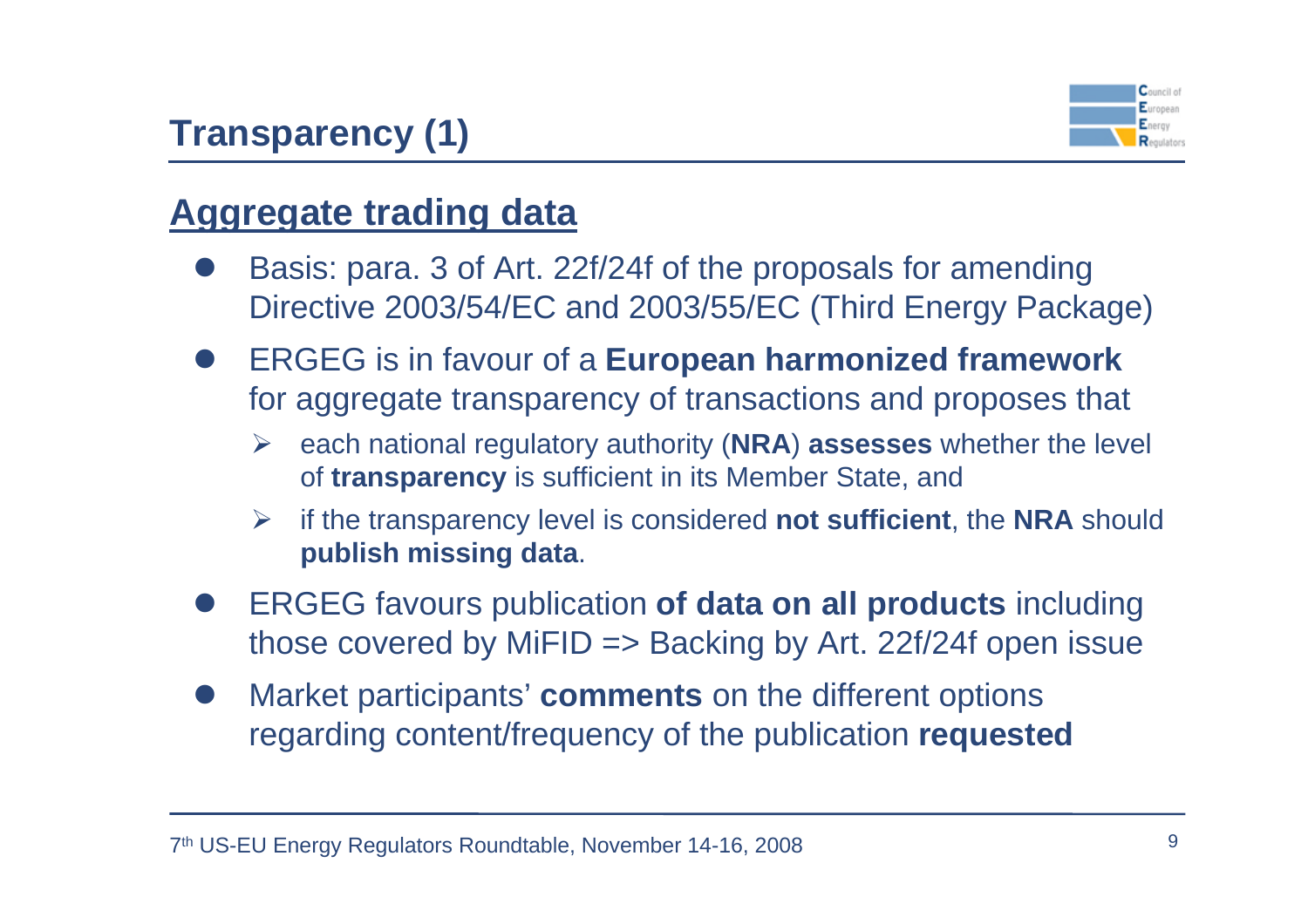# **Transparency (2)**



# **Trade transparency**

- $\bullet$  CESR/ERGEG lack evidence of market distortion (due to unequal access to information on trading), but that is no proof it does not happen.
	- ¾ Trade **transparency** is an important tool **to detect market distortion**.
- $\bullet$ Generally, high level of **transparency for exchange trading available**
- $\bullet$  Substantial portion of energy **transactions** is traded on **not regulated markets** (OTC, MTF), i.e. trade transparency is **less easily accessible**.
- $\bullet$  **Extent of pre- and post-trade transparency needed is still under discussion** by CESR/ERGEG.
	- $\triangleright$  CESR and ERGEG consider that confidence in the integrity of the markets is of great importance in this context.
	- $\triangleright$  It has to be examined to what extent additional pre- and post-trade transparency is necessary and at the same time sufficient to support market integrity.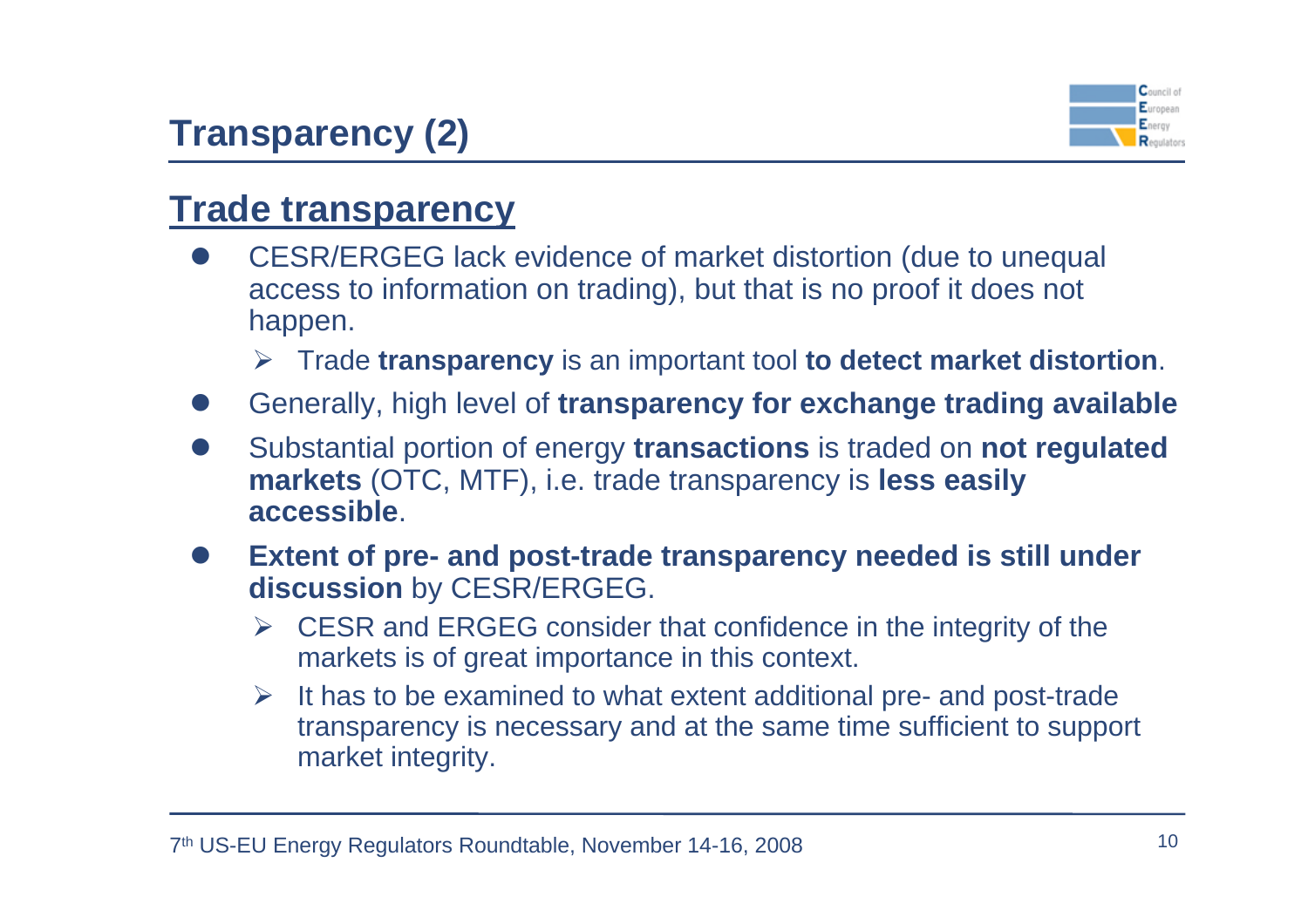

# **Main issues**

- **CESR/ERGEG propose to start information exchange on a case-by-case basis** for fulfilling their legal tasks like monitoring the market.
	- ¾ Practical/legal **obstacles** for energy regulators to periodically access data of **MiFID firms** that are not supply undertakings.
- $\bullet$  Additionally, CESR/ERGEG propose to have a **legal basis for** this **information exchange** given by **European legislation**.
- $\bullet$  Pragmatic option: Establishment of **bi-/multilateral agreements** among energy and financial regulators for exchanging information.
- $\bullet$  Periodic and automatic exchange of data through the Transaction Reporting Exchange Mechanism (**TREM**; used by securities regulators) is **not appropriate** at this stage.